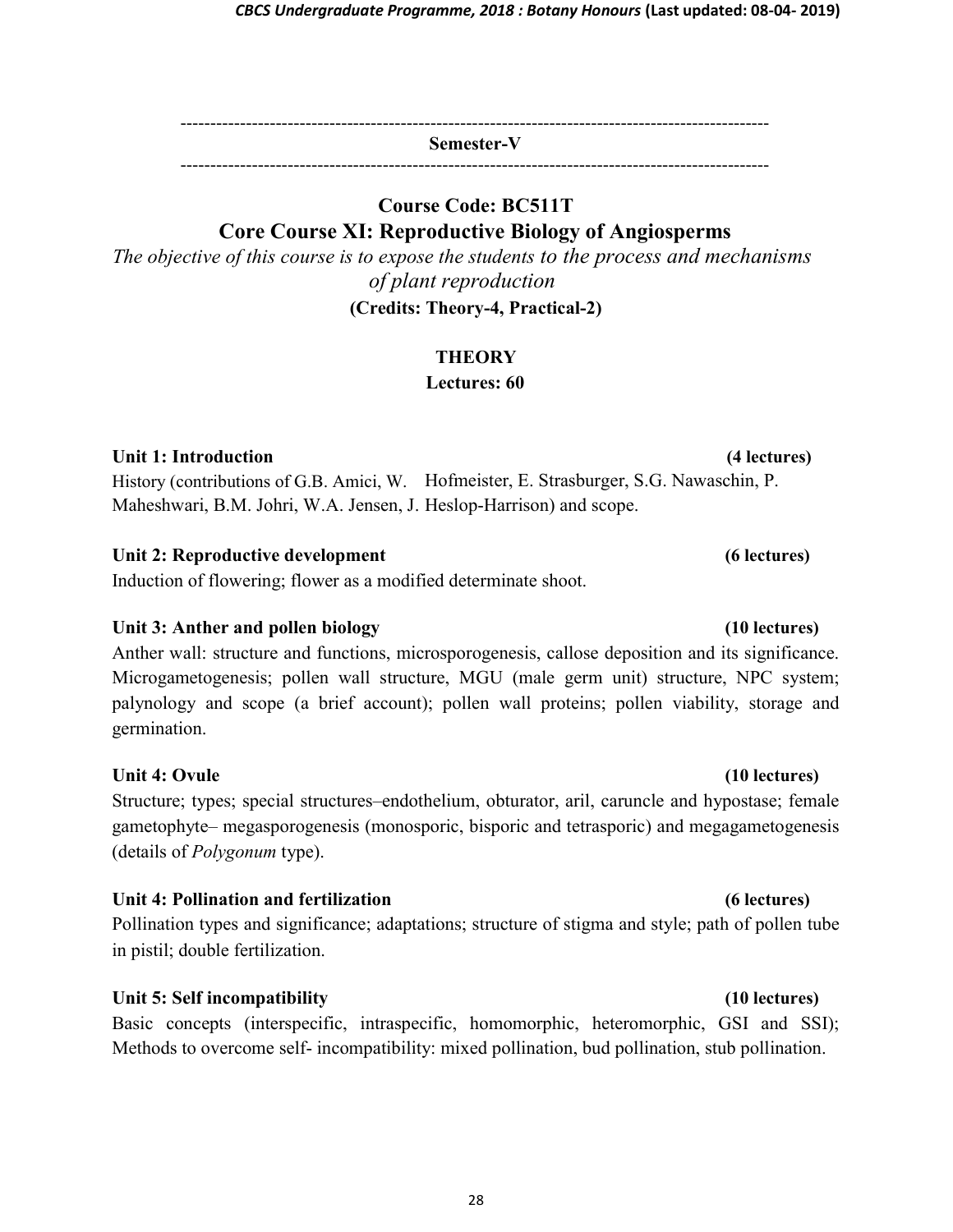#### Unit 6: Embryo, Endosperm and Seed (10 lectures)

Structure and types; general pattern of development of dicot and monocot embryo and endosperm; suspensor: structure and functions; embryo-endosperm relationship; nutrition of embryo; unusual features; embryo development in Paeonia. seed structure, importance and dispersal mechanisms

# Units 7: Polyembryony, apomixes and parthenocarpy

(6 lectures)

Introduction; classification; causes and applications.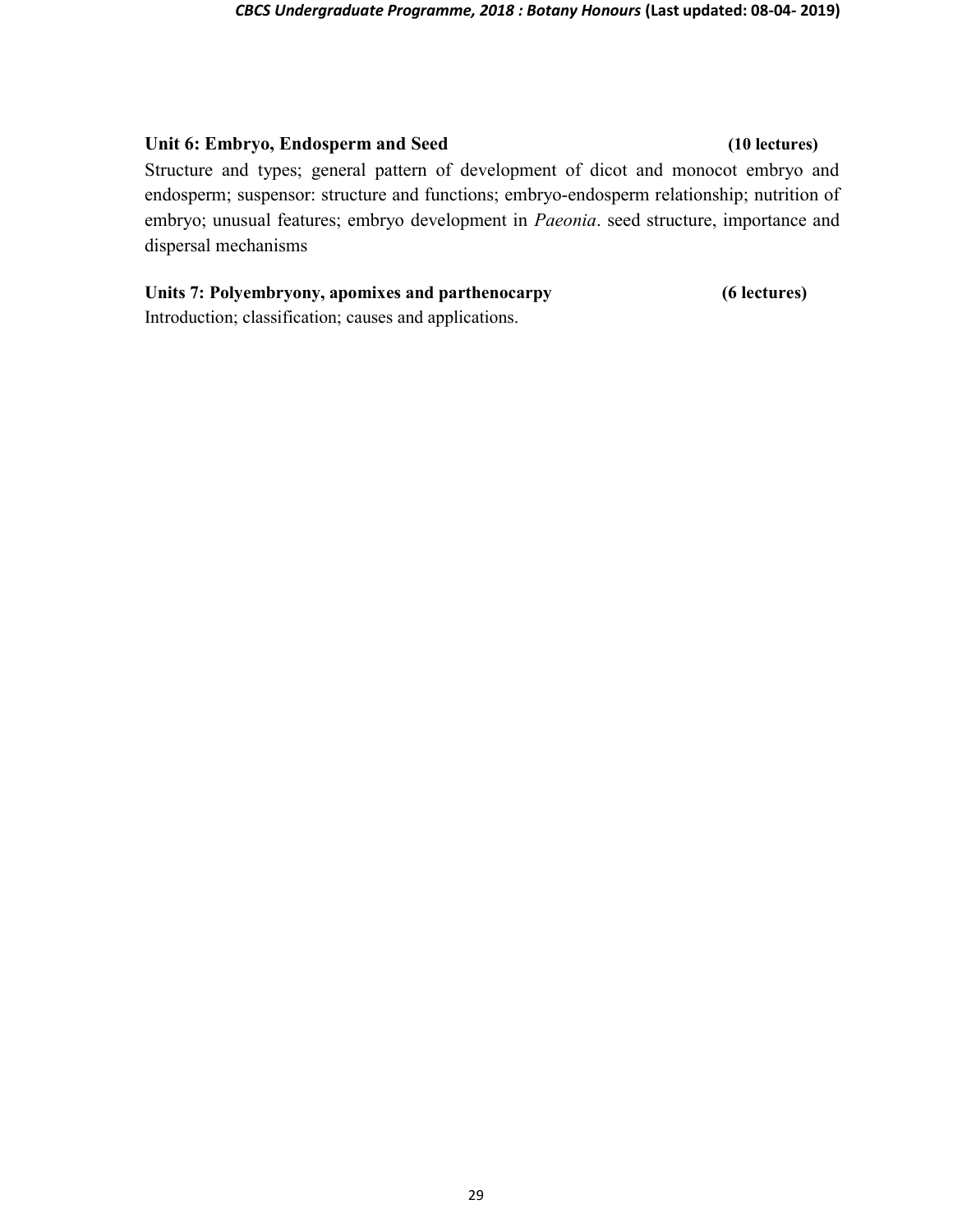## Course Code: BC511P Core Course XI - Practical: Reproductive Biology of Angiosperms

- 1. Anther: Wall and its ontogeny; Tapetum (amoeboid and glandular); MMC, spore tetrads, uninucleate, bicelled and dehisced anther stages through slides/micrographs, male germ unit (MGU) through photographs and schematic representation.
- 3. Pollen grains: Fresh and acetolyzed showing ornamentation and aperture, psuedomonads, polyads, pollinia (slides/photographs,fresh material), ultrastructure of pollen wall(micrograph); Pollen viability: Tetrazolium test.germination: Calculation of percentage germination in different media using hanging drop method.
- 4. Ovule: Types-anatropous, orthotropous, amphitropous/campylotropous, circinotropous, unitegmic, bitegmic; Tenuinucellate and crassinucellate; Special structures: Endothelium, obturator, hypostase, caruncle and aril (permanent slides/specimens/photographs).
- 5. Female gametophyte through permanent slides/ photographs: Types, ultrastructure of mature egg apparatus.
- 6. Intra-ovarian pollination; Test tube pollination through photographs.
- 7. Endosperm: Dissections of developing seeds for endosperm with free-nuclear haustoria.

8. Embryogenesis: Study of development of dicot embryo through permanent slides; dissection of developing seeds for embryos at various developmental stages; Study of suspensor through electron micrographs.

#### Suggested Readings

- 1. Bhojwani, S.S. and Bhatnagar, S.P. (2011). The Embryology of Angiosperms, Vikas Publishing House. Delhi. 5 th edition.
- 2. Shivanna, K.R. (2003). Pollen Biology and Biotechnology. Oxford and IBH Publishing Co. Pvt. Ltd. Delhi.
- 3. Raghavan, V. (2000). Developmental Biology of Flowering plants, Springer, Netherlands.
- 4. Johri, B.M. l (1984). Embryology of Angiosperms, Springer-Verlag, Netherlands.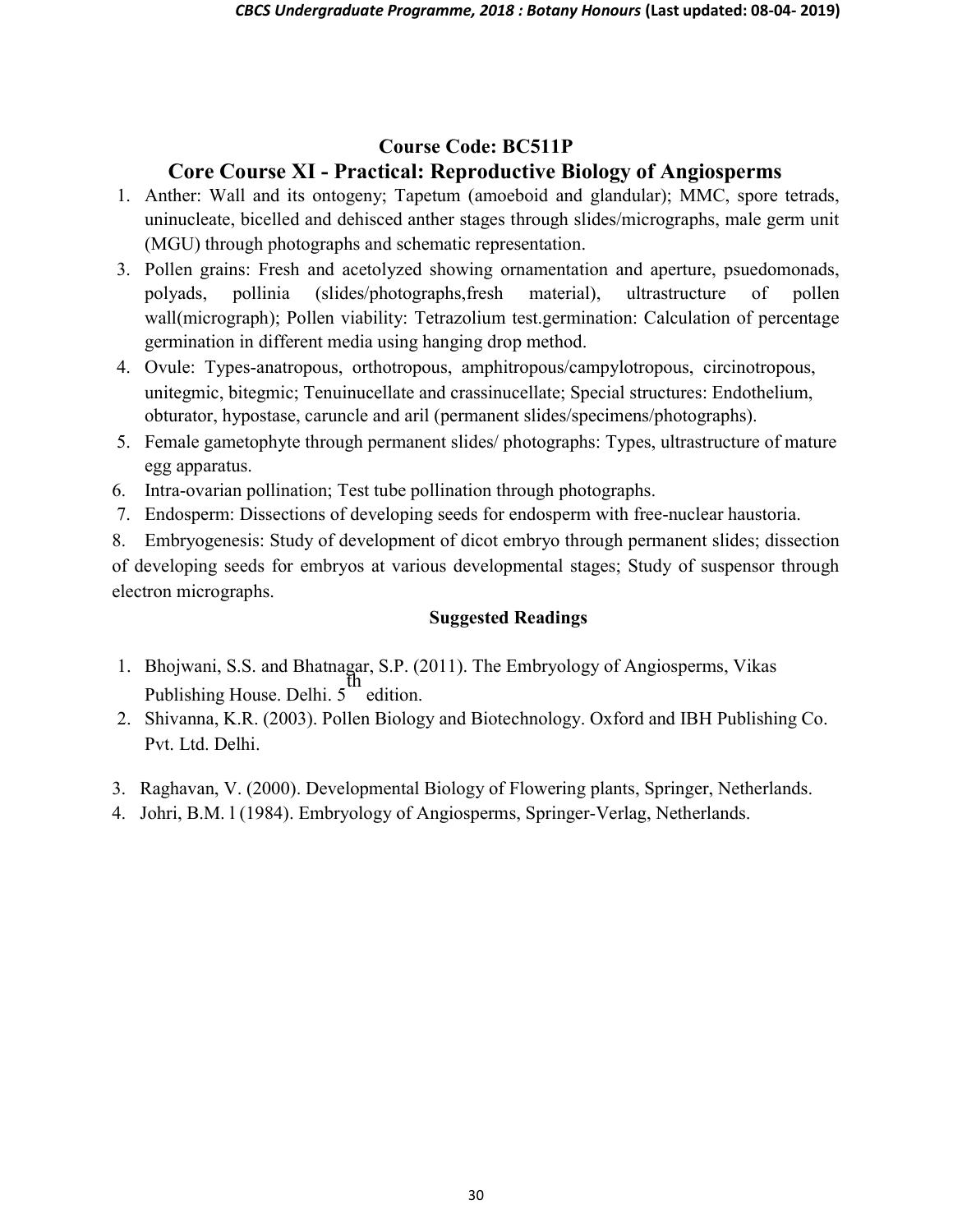# Course Code: BC512T Core Course XII: Plant Physiology

The objective of this course is to expose the students to different physiological processes in plant life (Credits: Theory-4, Practical-2)

## **THEORY**

### Lectures: 60

### Unit 1: Plant-water relations (10 lectures)

Water Potential and its components, water absorption by roots, aquaporins, pathway of water movement, symplast, apoplast, transmembrane pathways, root pressure, guttation. Ascent of sap– cohesion-tension theory.Transpiration and factors affecting transpiration, antitranspirants, mechanism of stomatal movement.

### Unit 2: Mineral nutrition (8 lectures)

Essential and beneficial elements, macro and micronutrients, methods of study and use of nutrient solutions, criteria for essentiality, mineral deficiency symptoms, roles of essential elements, siderophor

### Unit 3: Nutrient Uptake (8 lectures)

Soil as a nutrient reservoir, transport of ions across cell membrane, passive absorption, electrochemical gradient, facilitated diffusion, active absorption, role of ATP, carrier systems,proton ATPase pump and ion flux, uniport, co-transport, symport, antiport.

### Unit 4: Translocation in the phloem (8 lectures)

Experimental evidence in support of phloem as the site of sugar translocation. Pressure–Flow Model; Phloem loading and unloading; Source–sink relationship.

### Unit 5: Plant growth regulators (14 lectures)

Discovery, chemical nature (basic structure), bioassay and physiological roles of Auxin, Gibberellins, Cytokinin, Abscisic acid, Ethylene, Concept of plant movement: tropicand nastic

Unit 6: Physiology of flowering (6 lectures) Photoperiodism, flowering stimulus, florigen concept, vernalization, seed dormancy.

## Unit 7: Phytochrome , crytochromes and phototropins (6 lectures)

Discovery, chemical nature, role in photomorphogenesis, low energy responses (LER) and high irradiance responses (HIR), mode of action.